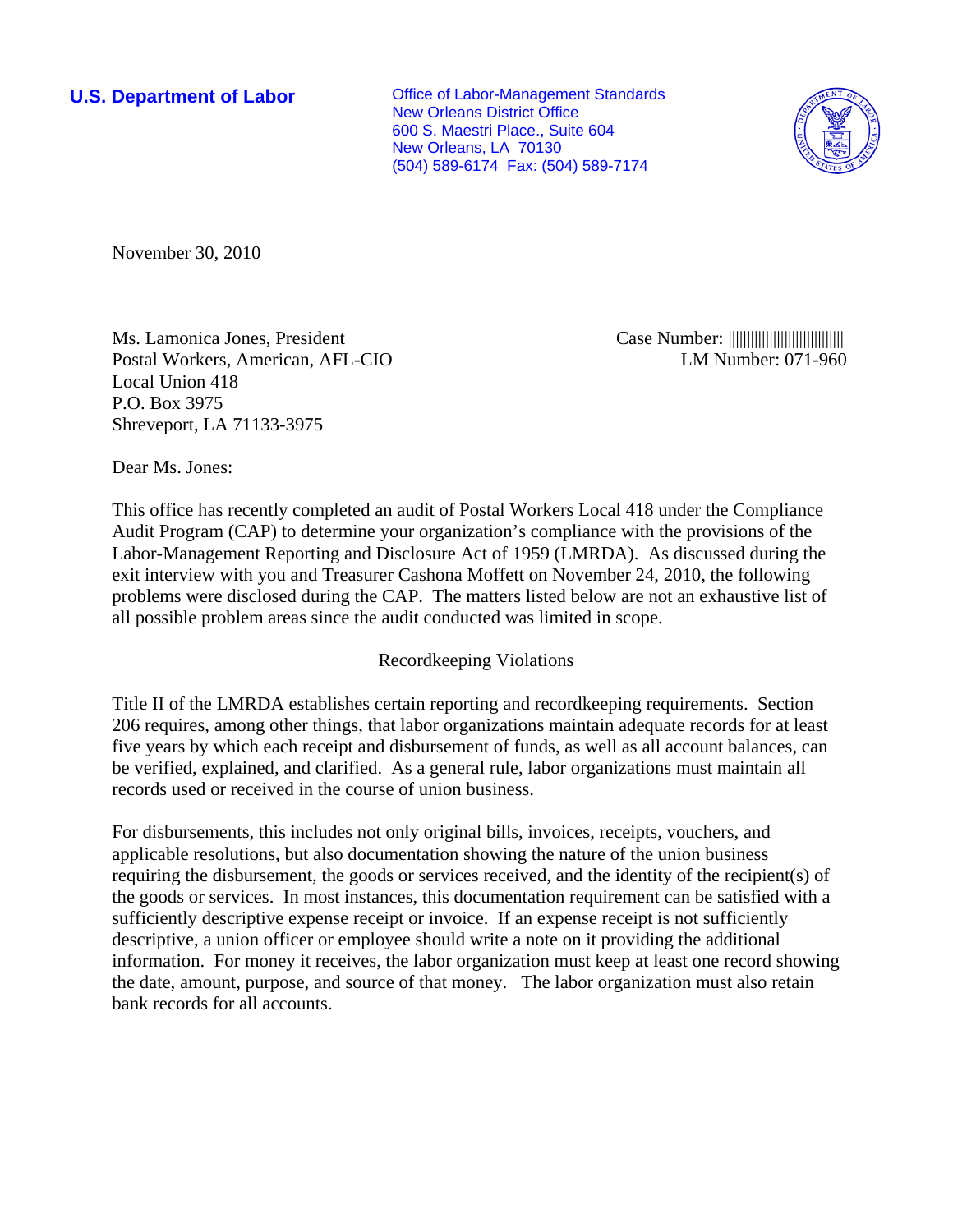The audit of Local 418's 2008 records revealed the following recordkeeping violations:

General Reimbursed Expenses

Local 418 did not retain adequate documentation for reimbursed expenses incurred by union officers and employees totaling at least \$343.21. For example, purchases were made for office supplies and repairs, but the receipts for these purchases were not always maintained as required.

As previously noted above, labor organizations must retain original receipts, bills, and vouchers for all disbursements. The president and treasurer (or corresponding principal officers) of your union, who are required to sign your union's LM report, are responsible for properly maintaining union records.

Based on your assurance that Local 418 will retain adequate documentation in the future, OLMS will take no further enforcement action at this time regarding the above violations.

## Reporting Violations

The audit disclosed a violation of LMRDA Section 201(b), which requires labor organizations to file annual financial reports accurately disclosing their financial condition and operations. The Labor Organization Annual Report (Form LM-3) filed by Local 418 for fiscal year ending December 31, 2008, was deficient in that:

1. Disbursements to Officers

Local 418 did not include some reimbursements to officers totaling at least \$543.72 in the amounts reported Item 24 (All Officers and Disbursements to Officers). It appears the union erroneously reported these payments in Item 54 (Other Disbursements). Further, Local 418 did not report the names of some officers and the total amounts of payments to them or on their behalf in Item 24 (All Officers and Disbursements to Officers). The union must report in Item 24 all persons who held office during the year, regardless of whether they received any payments from the union.

The union must report most direct disbursements to Local 418 officers and some indirect disbursements made on behalf of its officers in Item 24. A "direct disbursement" to an officer is a payment made to an officer in the form of cash, property, goods, services, or other things of value. See the instructions for Item 24 for a discussion of certain direct disbursements to officers that do not have to be reported in Item 24. An "indirect disbursement" to an officer is a payment to another party (including a credit card company) for cash, property, goods, services, or other things of value received by or on behalf of an officer. However, indirect disbursements for temporary lodging (such as a union check issued to a hotel) or for transportation by a public carrier (such as an airline) for an officer traveling on union business should be reported in Item 48 (Office and Administrative Expense).